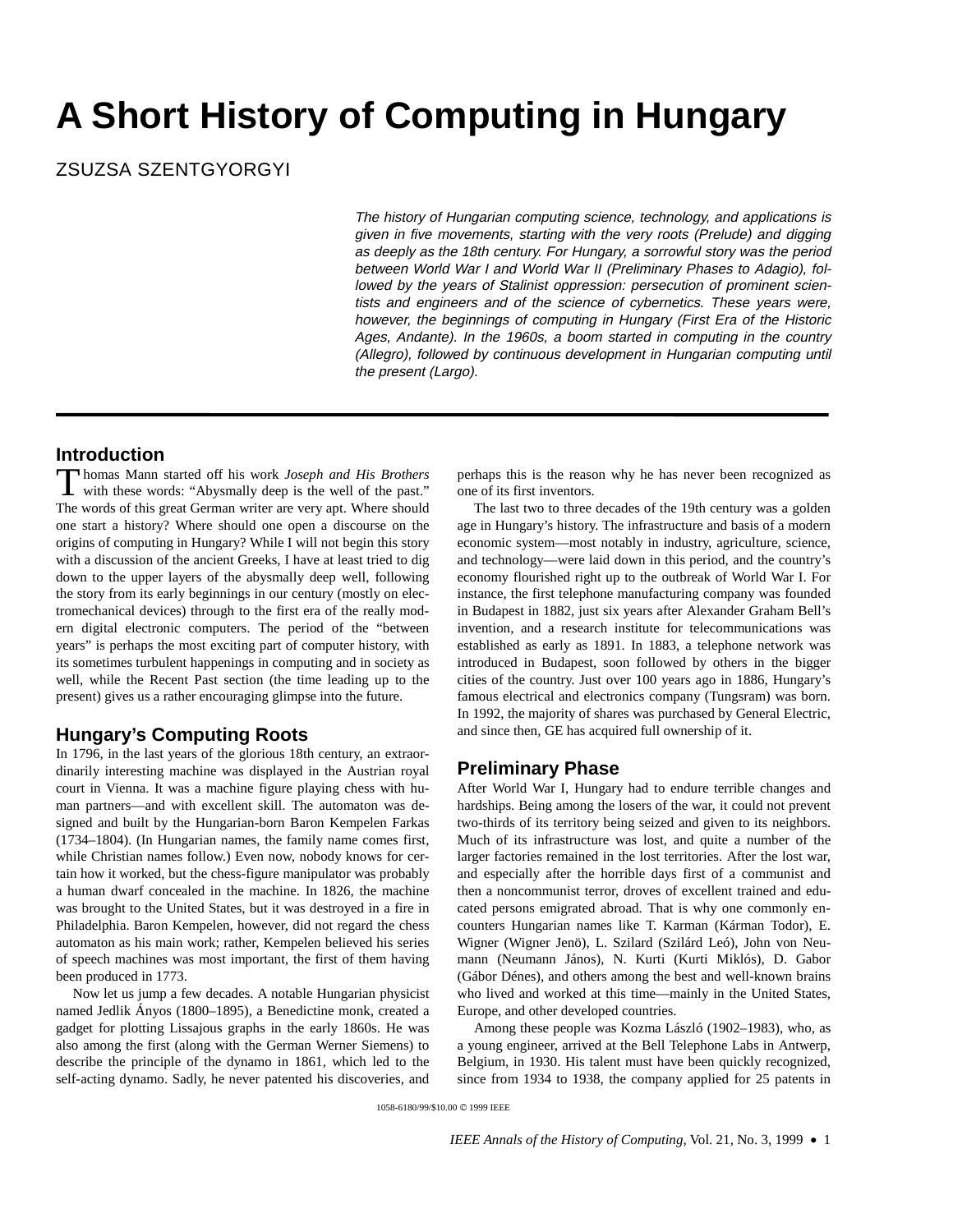which he played some part. Kozma's interests were directed to numerical computation problems, and his first electric calculator was finished by the autumn of 1938. His second calculator could be connected to several data-input devices, while a later one with a Teletype device could be attached to a telegraph center, the results being collected by a printer. This idea was protected by a patent, which the English authorities granted on 1 July 1947. In 1942, Kozma returned to Hungary. After World War II ended, he became manager for the "Standard" factory. In a kangaroo court trial, he was summarily found guilty, jailed, and not released from prison until 1954. Later, he got back his old chair at the Hungarian Technical University in Budapest.

# **After the failure of the revolution, a great many people (estimated to have been over 200,000), including some of the finest minds then in Hungary, left in a second wave of emigration.**

Now let us return once again to the years before World War II. In 1930, Juhás István (1894–1981) was granted a Hungarian patent for his automatic air-defense control system, which he had developed during the late 1920s. (The first patent was followed by three additional ones, the last being in 1939.) The system contained an electromechanically operated analog calculator that performed all the very complicated computations needed for firing at the enemy planes and computing the exact angles needed for the antiaircraft guns. More than 1,000 units were sold to a number of foreign countries (e.g., Finland, Italy, Norway, Switzerland, Sweden, Argentina, Australia, and China). Later (1952–1955), a completely electronic version of the automatic air-defense control system was developed and manufactured by the Gamma Works until the 1970s. As before, most of them were made for export.

Soon after the war, a lively intellectual period flourished. As early as 1947, Nemes Tihamér (1895–1960), a progressiveminded engineer and inventor, published a paper in a Hungarian scientific journal about the ENIAC computer. Among other innovations, he developed a mechanical logic machine in 1954.

A quite big step in machine computing came in the data processing of the 1949–1950 Hungarian census, which was processed by a relatively large punched-card machine. A team was assembled for the Central Statistics Office, which used punched-card machines to process the census data. This team later formed the core of the coordinating authority for national electronic data processing. Actually punched-card machines had been wellknown in Hungary since the 1930s, because IBM had founded a subsidiary company in Budapest as early as 1936. Astonishingly enough, this company operated during the war as well, in spite of Hungary and the United States taking opposite sides in the conflict. In 1953, the government established a company (IKV) for developing modern data-processing machines. Among other things, the company developed a card reader with a speed of 40,000 cards per hour. Despite its achievements, the IKV soon ceased to exist because of specialization in the Comecon countries, and its tasks were taken over by factories in East Germany.

A very interesting side point is worth mentioning here. Kozma (later a leader in Hungarian computer science, technology, and its

applications) was not the only engineer who, though thoroughly innocent, suffered political custodial punishment (ironically, the majority of the political prisoners were communists or political left-wingers). He and scores of others were collected into a working research group in jail (similar to the "Sharashkas" of the Stalinist gulags), where they undertook serious engineering research work. In December 1953, the Mathematics-Physics Department of the Hungarian Academy of Sciences (MTA) received a letter from the director of the firm "KÖMI 401" (a pseudonym for the company that "employed" political prisoners). The director offered a possibility for building an analog or digital electronic computer. In a second letter, even a list of the necessary parts, elements, and costs for building a computer was provided. Presumably the offer came from a group of outstanding engineers in prison, like Kozma, Edelényi László, Hatvany József (1926– 1987), Tarján Rezsö (1908–1978), and others. Finally, the MTA refused the plan, saying there was insufficient financial funding.

### **The Postwar Era**

In March 1953, Joseph Stalin died, and a political thaw developed in the Soviet Union. So it was in Hungary, too, where political prisoners were released one by one and rehabilitated. Then in October 1956 came the Hungarian revolution. After the failure of the revolution, a great many people (estimated to have been over 200,000), including some of the finest minds then in Hungary, left in a second wave of emigration.

The year 1955 was an important one for machine computing in Hungary. In that year, a group devoted to studying "high-powered mathematical machines" was established within the framework of the MTA's Institute for Measurement and Instruments. The group was led by the recently rehabilitated Tarján. They developed different types of magnetic memories (e.g., ferrite, magnetostrictive, and magnetic-drum memories) and channeled their interests into the problems of cybernetics as well.

A great step forward was made in 1957, when a new organization was founded, mainly based on the above-mentioned group. The Research Group for Cybernetics of the Academy of Sciences (KKCS), whose scientific director was Tarján, can now be regarded as the real source of the country's development in modern computing. Some names of researchers and engineers of the KKCS who deserve a mention and remain leading national figures in computer science and its applications are:

- Dömölki Bálint,
- Drasny József,
- the late Frey Tamás,
- Kornal János (now a professor at Harvard University),
- Kovács Gyözö,
- Löcs Gyala,
- Németh Pál,
- Révész György,
- Sántáné Tóth Edit,
- Szelezsán Janos,
- Szentiványi Tibor, and
- Vasvari György.

The formation of the KKCS was not without its contradictions. The scientific bodies of the MTA, except for a handful, supported neither cybernetics nor computing, perhaps owing to a degree of conservatism or due to certain political biases and pressures. Nev-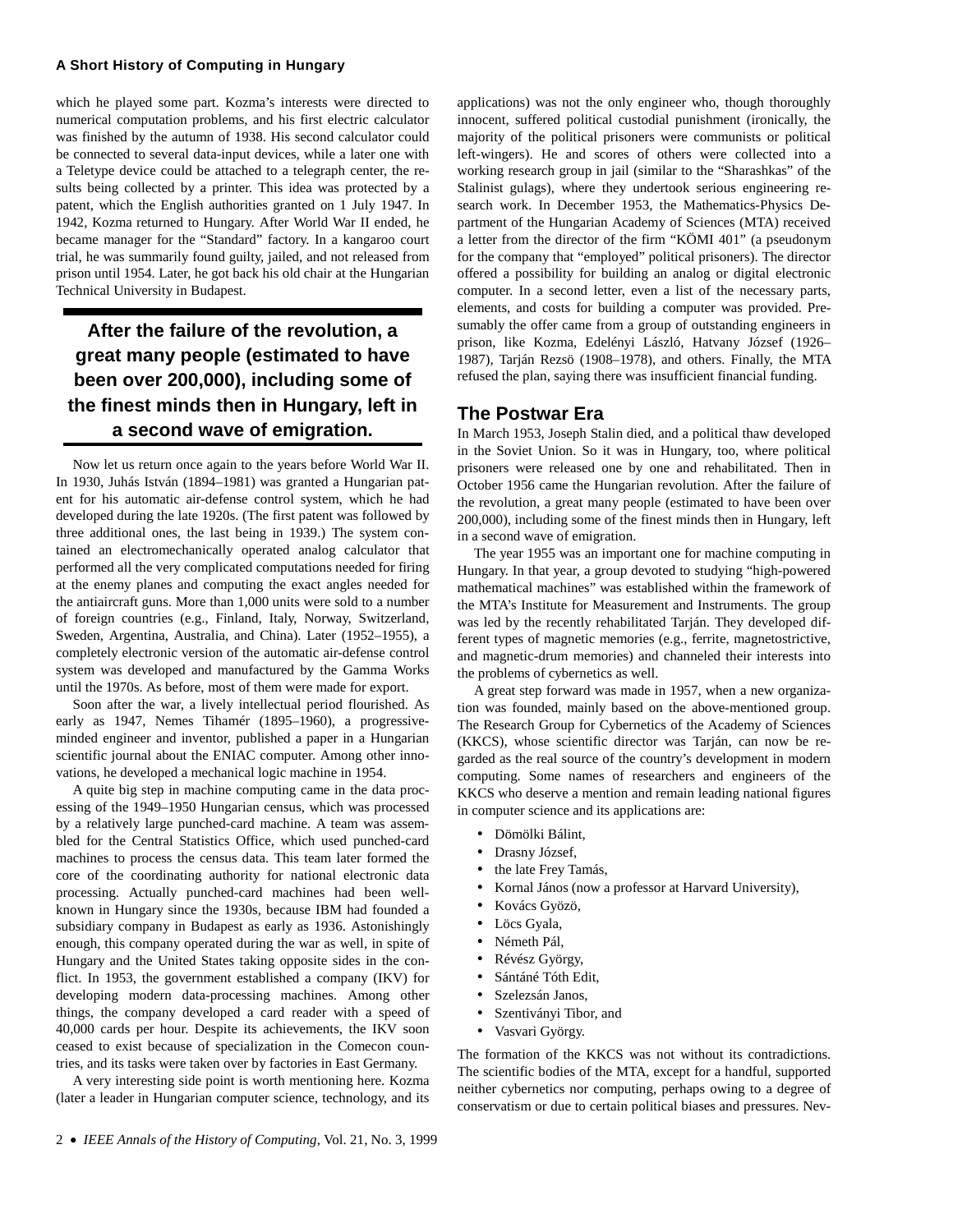ertheless, after a time, it was decided to build a so-called modern digital electronic computer. Even in the KKCS itself, however, what exactly should be done was hotly disputed—whether to build a computer based entirely on their own ideas, experience, and developments or else to construct it along Soviet research lines. Finally, the director (Varga Sánder) agreed on the technical designs of a computer, called the M3, developed earlier at the Moscow Institute of Energetics. Its developments were taken over, and all the component parts needed for its construction were gathered. The completed model had a speed of 30 operations per second and a four-kB drum memory. Starting its operational life in 1960, the M3 proved an invaluable tool in solving scores of reallife computer problems in engineering and economics. Alongside the building of the M3, further developmental work was undertaken (until 1963–1964) on ferrite memories, connecting magnetic tape units, enlarging the instruction set, and transistorizing some circuits.

### **A Host of Geniuses**

Sometimes a great many interesting and exciting things happen in history. In some fairly short periods, a great number of notable people can be found living and working is a small locality. This happened in the *trecento* and *quatrocento* in some Italian city-states, where dozens of giants in painting, sculpture, and poetry lived and worked at the same time; in Germany in the second half of the 19th and first part of the 20th century were gatherings of some of the best physicists and engineers in human history. Something similar happened in the Hungarian part of the Austro–Hungarian empire, where in quite a short time period (from the early 19th to the early 20th century) were born those Hungarian persons of genius whose research has been mentioned elsewhere in this article. It was a great shame for the country that, owing to political reasons, they had to leave their homeland. Those who remained home (like Kalmár and Péter) could not hope to acquire the same kind of world fame as their colleagues who left Hungary, owing to turbulent political times, interference in academic concerns, financial shortages, and so on.

Besides the valuable developments the KKCS made, other universities pursued their own research projects. Kozma, then professor of the Budapest Technical University, developed and built the MESZ-I electronic calculator. Naturally, he designed all the circuits himself. By the end of 1958, the device was operational; in 1959, it was regularly utilized in teaching and computational tasks. The MESZ-I was a program-driven, automatic digital calculator/computer, assembled from the most inexpensive Hungarian-made relays, which worked in the binary system. The machine had no stored program—the programs being stored on punched cards instead. The data output was printed on a standard typewriter, the keys of which were operated by electromagnets. After the machine was turned off for the last time, it was taken to the National Engineering Museum in Budapest.

In Szeged, Hungary, a southern university city, there lived and worked an engineer theorist named Kalmár László (1905–1976), who has to be one of the most interesting personalities in Hungarian (and world) computer history. Working mainly in the field of mathematical logic, he considerably simplified the derivations of Gödel's and Church's theorems, tried to define their maximum

sphere of validity, and studied their reciprocal relationships and philosophical ramifications. He made many positive contributions to the problems of cybernetics and was a major force in spreading computer science in Hungary. The 1956 conference on automata theory, organized by the Bolyai János Mathematical Society and inspired by him and Professor Péter Rózsa (1905–1977), had a big impact on the theoretical foundations of computing science. Both of them were founders of the first university courses for programmers and were key promoters for getting computer science recognized as an academic discipline in Hungary.

In the late 1950s, some further efforts were made in Hungary to build new computers. Edelényi (who was a member of the prison think tank) together with Ladó László*,* an electrical engineer, had a common patent for electronic calculating machines. They designed and built the EDLA, a hybrid of electronic and electromechanical component devices. Its computing operations were electronic, while the connections between peripheral devices involved relays. They were remarkably forward for their time in making use of multiplexing techniques. Another point worth mentioning is their development of a disk store and a foil memory, the latter of which can be regarded today as a forerunner of the present floppy disks. Their work was beset with many difficulties, largely due to the obstinacy of the administrative management. By 1963, only an operating model was completed, but alas it was never made commercially available. Nevertheless, one successful aspect of it was that in the course of development of the EDLA, many young and gifted people took part who later became leaders of other computing projects in Hungary.

In the 1960s, Hungary's economy, along with the world economy, was in an upturn phase. In this extensive period of development, the state founded a number of Hungarian research institutes. The basic idea was that the fruits of science could, and should, become a force for creating new and useful products. So in 1960, the KKCS was transformed to the Computing Center (SZK) of the MTA. In 1964, a small group at the Technical University became a respectable institute, the Research Institute for Automation (AKI), which later grew to become the largest institute of the MTA, second only to the KFKI. The following year, in 1965, the Information Processing Laboratory of the Central Office for Statistics (INFELOR) was formed, which eventually became the INFELOR Company.

# **The Between Years in Hungarian Computing**

The year 1968 was a turning point in the history of the Hungarian economy. After three years of broad preparatory work, the socalled New Economic Mechanism was begun, which introduced an artificial market into the command style economic environment of the socialist countries. This new concept of the economic system (or "mechanism" for controlling the economy) made it possible for Hungary in the 1970s and 1980s to have a slightly more liberal social atmosphere and more advanced private sector than the other countries of the region, right up to the big Hungarian changeover in 1990.

In the latter part of the 1960s, the country was still a satellite of the Soviet Union. Some top Soviet leaders, notably Prime Minister Kosygin and his political associates, recognized that the socialist camp desperately lagged behind the Western countries, particularly the United States, in electronics and computing tech-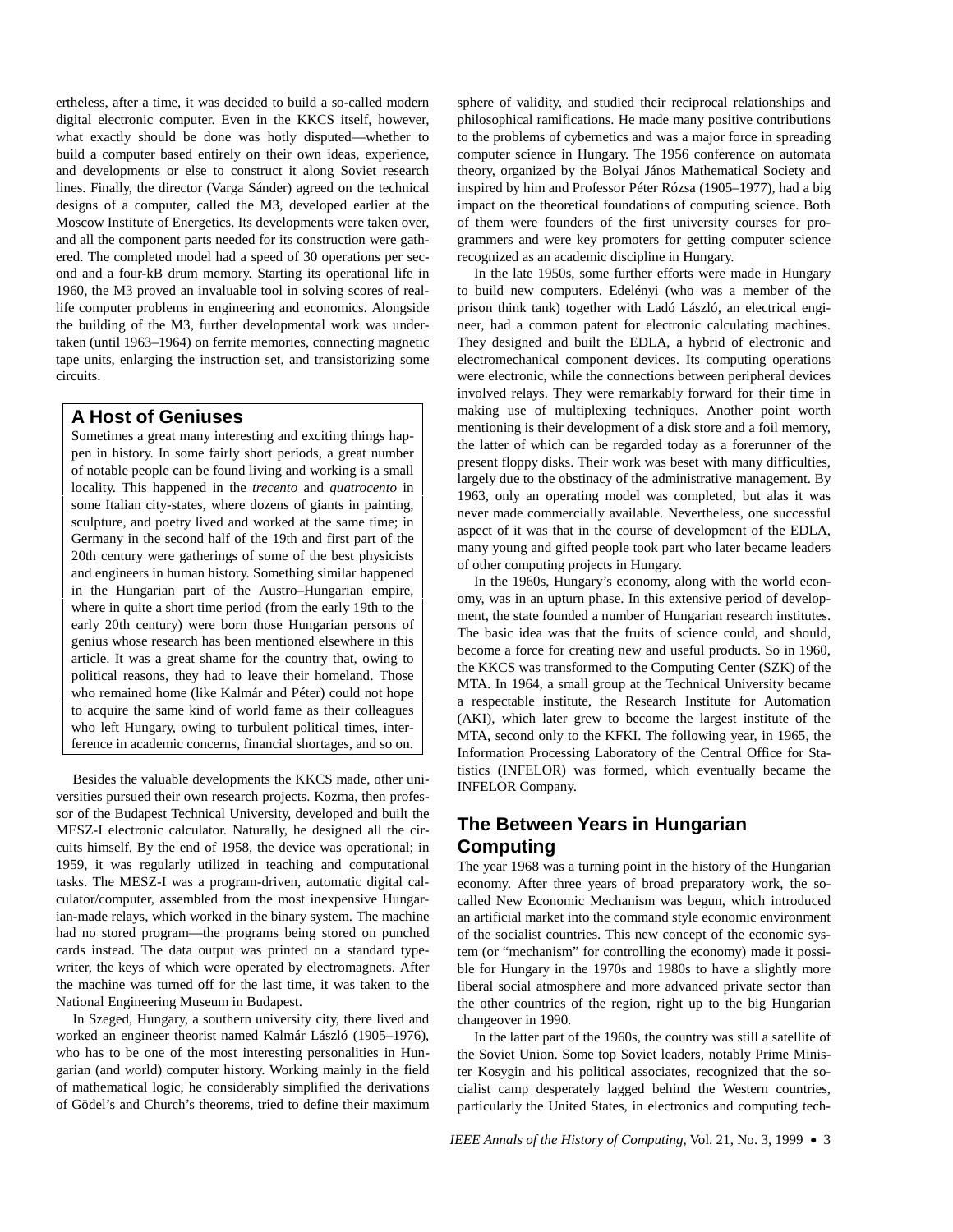nology. As a consequence, after a long series of lively debates, the political *natshalstvo* (top management) decided to create a development program for a whole range of computer know-how and expertise, namely, in research and development, computer-related technologies, and applications. The program involved all the socialist countries, including Hungary of course.

# **The displays shipped by the Hungarian firm VIDEOTON later became very widely used in the Soviet Union. Their extreme popularity led the Soviets to call them simply videoton.**

In January 1968, an Intergovernmental Committee on Computing (SZKB) was brought to life. It should be stressed here that the SZKB was independent of the rather lame and overbureaucratized Comecon, and in its early days, it supported real efforts in computerization, i.e., it assisted in the modernization of technology and economy in the countries concerned. It is a pity, however, that after some years, the SZKB became, in most aspects of its organization and operations, much like Comecon. Perhaps caused by the eventual rapid expansion of organizations of the big programs, it is an inevitable occurrence, since fairly similar phenomena can be observed with, say, enormous Western programs and projects. The chief goals of this common computing venture of the Soviet bloc were to design and build a series of (top-down designed) computers compatible with each other, the different peripheries necessary for them, and, of course, the software needed to run and use these machines. This was the so-called Unified System of Computers (ESZR), a clone of the IBM 360 (later the IBM 370) system. Among the member-states were specific divisions dedicated to developing and building the various models and devices. Hungary's task in the cooperative venture was to produce the smallest model of the series, the R-10. (Later, other models were produced, called the R-12 and R-15.) The architecture and operating mode of the R-10 computer was based on software licensed from French companies (CII and Mitra). Besides the processing units, some peripheral devices were manufactured in Hungary, e.g., alphanumeric displays. The displays shipped by the Hungarian firm VIDEOTON later became very widely used in the Soviet Union. Their extreme popularity led the Soviets to call them simply *videoton*. This was similar to certain (English, French, and German) words that eventually became "genuine" Russians words. They call the railway stations *vokzal* after Vauxhall, the pencil *karandas* after the person Caran d'Ache, and *cigar* after the German *Ziffer*. Even "digital" is *cifrovij* in Russian. The British still call a vacuum cleaner a *hoover* after the American Hoover Company and talk about "hoovering up."

In 1969, in accordance with SZKB's national plan, the government investigated Hungarian Central Development Program for Computers (SZKFP). The program included measures for developing computing expertise in the country, from the basic research work through industrial production, education, and training people to apply computers to a wide range of tasks. In the framework of the SZKFP, and as a cooperative venture, a new institute was formed. It was the Institute for the Coordination of Computing Technology/Know-How (SZKI), which later (in 1985)

became the Computer Research and Innovation Center. The founder and head of the SZKI was Náray Zsolt (1928–1994), a prominent person in Hungarian computing. SZKI's main profile as a research institute was to perform basic and applied research and development work. SZKI was also nicely complemented by two affiliates, dealing with the production, sales, and marketing side as well as support and maintenance activities. Before 1990, the SZKI had about 700 people working on the construction of computer application systems (for example, in the agricultural and food industries, energy production and distribution, traffic and transport, and electronics) and developing some hardware and software products, too. During the 1980s, SZKI had a high-level software developing workshop with products that were competitive and sold well in world markets. The SZKI became a software house with a good worldwide reputation and had markets in many developed countries, such as Japan, the United States, Germany, Canada, and France. As an instance, we mention the Recognita optical character recognition system and MProlog language used for expert systems. In the next paragraphs, I will reveal the fate of these achievements.

In summarizing the SZKFP program with its sometimes quite contradictory concepts, operation, organization and financing, it must be said to have had a beneficial effect on the computing *culture* in Hungary. Before evaluating these effects, however, it is worthwhile making two important remarks. First, one has to consider that in those times, Hungary belonged to a tightly bound alliance and had to follow the political (and economic) prescriptions and procedures the Soviets dictated to it. (Mind you, in August 1968, there was an invasion of Soviet troops and their allies into Czechoslovakia, which provoked worldwide condemnation and disquiet in Eastern Europe.) Second, these were the years of the cold war between the United States and the Soviet Union, so Hungary was strictly barred from acquiring the newest (or simply new) fruits of the modern Western technologies. In point of fact, Soviet restrictions were valid right up to 1994.

One of the most important measures the SZKFP took was to promote industrial production. In 1969, the SZKFP decided to turn and expand a medium-sized electronics factory (making radios, TV sets, and acoustic equipment) of western Hungary in Székesfehérvár into a manufacturer of computers, parts, and accessories. Within the space of a few years, VIDEOTON (also called VT) became one of the biggest companies in computer technology in Central and Eastern Europe. In its heyday, the computer manufacturing plant had 4,000 employees on its payroll and consistently made a healthy profit. Besides VT, some other medium and small-sized firms (e.g., MOM, TERTA, and VILATI) produced complementary units and peripheral devices (e.g., microcomputers, disk drivers, and controllers) but with less success than VT.

The cause of VT's great success at that time was largely due to the cold war and the West's ban of high-tech goods to the East. Owing to factors like these, one can well understand why some of the best, most advanced computing products and systems were not only developed but even serially manufactured by Hungarian research institutes whose basic tasks should have been research and not mass production. Earlier, I remarked on the SZKI, a research institute with extensive application and marketing activities and products (among other things, it designed and manufactured some smaller versions of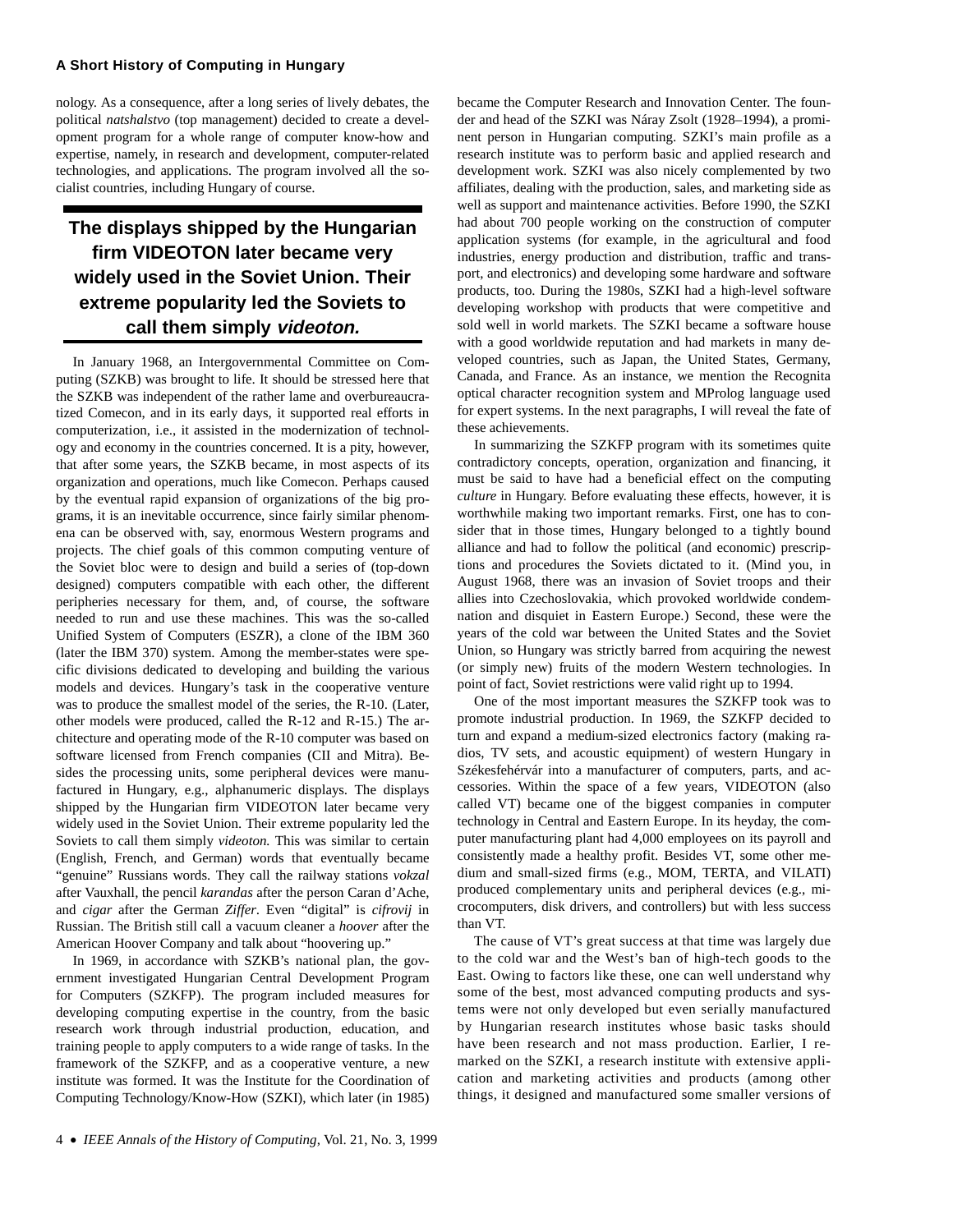the ESZR system like the R-12 and the R-15). The same thing happened with TPAs (an acronym for the Hungarian equivalent of Stored Program Analyzer), which KFKI (a center originally intended to investigate fundamental problems of physics) developed, manufactured, and marketed, and with the Computing and Automation Research Institute (SZTAKI), which developed and produced color graphics displays.

# **... one can well understand why some of the best, most advanced computing products and systems were not only developed but even serially manufactured by Hungarian research institutes.**

In the KFKI, some young members of the staff quite early on recognized that fixed (hardware) programmed multichannel analyzers employed for data collecting and processing large blocks of measurement data in physics could, with a few modifications, be transformed into software-driven computers. But some top members of management, both in the institute and in the state administration, were vehemently against the idea of building computers in the KFKI. So computers were developed on the quiet using the above-mentioned acronym TPA.

The leading person involved in TPA developments was Sándory Mihály. He and other researchers of the TPA systems soon realized that it would be more productive if their applications went along with world computer trends, so they chose to follow certain agreed patterns. At that time, in the late 1960s, there was a recognized niche in the computer market that they knew they could fill—that of the minicomputer. KFKI staff used DEC's PDP series as the blueprint for their designs. The TPA-8 was compatible with the PDP-8 family at the level of programming and instruction set. The TPA-11 (TPA-11/100 and TPA-11/400 16-bit micro- and megaminicomputers) and the TPA-11/500 32-bit megamini families were compatible with the PDP-11 as well as the VAX-11 series. They had a modern architecture with a modular structure consisting of the most up-to-date units of the day and extended a software support system based on worldwide industrial standards. Since there was a permanent ban on most Western computer products, the TPA series met a fairly big demand from a broad range of users. Up to the late 1980s, about 600 systems were installed. Some of these systems were the following:

- three large power plants;
- liquid and gas hydrocarbon processing plants;
- transportation and storage depot companies;
- the Post Office; and
- some big factories.

All used TPA-11 computers in their measuring, data collection, and process control systems

An interesting and instructive story that deserves a mention is SZTAKI's story. As stated before, it was a research institute founded in 1964 for solving research and development problems in automation (AKI). At that time, there was another institute, mainly concerned with solving mathematical problems in cybernetics and computing (Computing Center, CC). Both of them

belonged to the Academy of Sciences. Suddenly in 1972, a decision was made to amalgamate the two. The name of the newly formed institute was known as SZTAKI, which was headed by Vámos Tibor, a leading Hungarian researcher. The new institute had quite a broad range of activities, since both predecessors carried on with their former research themes. Among these, two themes should be raised, especially in the context of the Soviet restrictions. The first was the development of CAD/CAM/CAE systems; the other was that of color graphics displays. The person who spearheaded these project ventures was Hatvany, recipient of the ACM's Computer Graphics Pioneer title, the International Federation of Information Processing's (IFIP) Silver Core Award, and a Foreign Associate of the U.S. National Academy of Engineering. Projects on C technologies and systems and the graphicsbased products included top-level items that the Soviets banned.

The end of 1979 can be regarded as a turning point for computer research work in Hungary. Just prior to the invasion of Soviet troops into Afghanistan, when there came newer and tighter restrictions on shipping Western high-tech products and systems into the Soviet bloc, the Hungarian Academy of Sciences was just in time able to buy a medium/high-performance computer, an IBM 30/31 (later gradually enlarged to a 40/41). The IBM system introduced and supported a new culture in the usage of modern facilities in research informatics. Its great impact can be noted by the fact that not only researchers in natural sciences and technology extensively used it but soon people (mainly the younger generation) in the social sciences (sociology, archaeology, history, linguistics, etc.) also discovered and broadly applied it in their work. The maintenance side of the computer was managed by SZTAKI, which was comprised of a host of young specialists. They were brought up in servicing the hardware, learning the computer system, dealing with users, and doing software development. Not surprisingly, they came to form the kernel of the present leaders in computer networking.

In the 1970s, the INFELOR information-processing laboratory had an important role in the field of computer applications in Hungary. (Later, in 1975, it was turned into the Research Institute for Computer Applications, SZÁMKI.) In those days, computer applications and development work were all subordinated to the same state administration, i.e., these activities were monopolized by so-called organizing institutes and computer centers like state ministries and authorities (e.g., the Academy of Sciences and the State Office of Statistics). This was a very unhealthy situation, because in such an environment, there was no competition whatsoever. However, some reformist leaders in politics and the economy tried to loosen the bureaucracy's monopolistic grip or control, in accordance with the New Economic Mechanism idea, and introduce some elements of competition into the computerization of the country. INFELOR, the successor to SZÁMKI, was given the task to create the opportunities for solving the problems of customers who commissioned the institute, without interference from their regulatory authorities. INFELOR did, for instance, significant developmental work for the Hungarian computer industry, solving data-processing and operations research problems for companies in industry, agriculture, the services sector, and state administration organizations. In 1984, it was amalgamated with two other institutions to create the Computer Applications and Service Company (SZÁMALK). An interesting point worth noting is that its creator and successful leader for 10 years was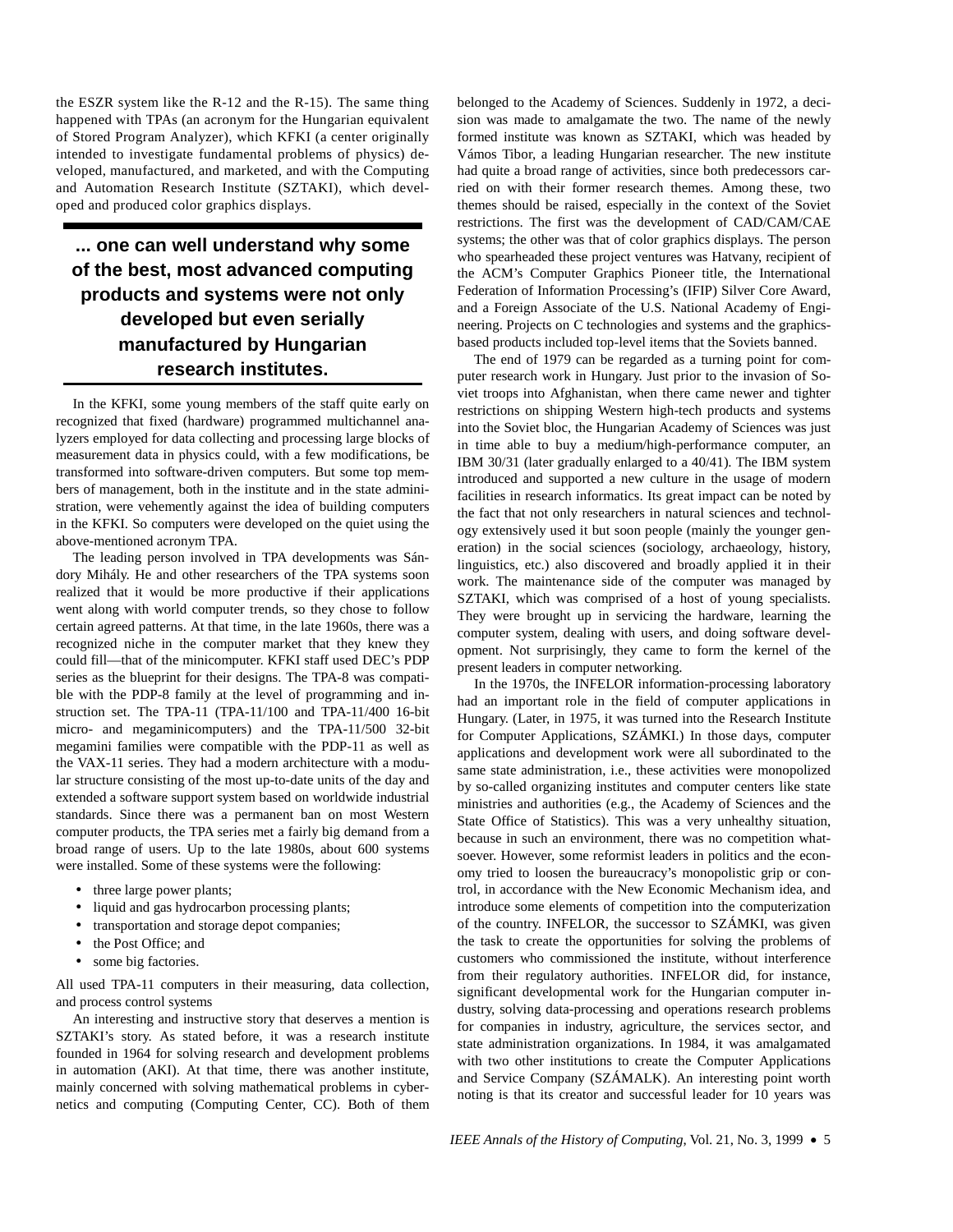Rabár Ferenc. About 25 years later, in 1990, he became finance minister in the first democratically elected government in Hungary since World War II.

# **By the 1980s, the computing culture had become well-established in Hungary, owing to the consequent state support and enterprise interests.**

The 1970s was the era of a large and quickly evolving boom in the computing industry. The scores of people who used, taught, learned, and developed computer tools and know-how quickly grew and even multiplied their numbers in those years. They needed a forum to meet, get acquainted, and exchange their knowledge and ideas. This gathering place became the John von Neumann Society for Computing Sciences (NJSZT). von Neumann, one of the founders of modern computer science, was Hungarian in origin, so it seemed quite natural that the society should be named after this great man. The forerunner of the society was founded in the early 1960s by specialists who built the first Hungarian computers, along with mathematicians, economists, and engineers. The society received its present name in 1968. Then in 1975, it became an independent scientific society and full member of the Hungarian Federation of Technical and Scientific Societies (MTESZ). According to its Constitution, the NJSZT:

- brings together people who deal with computers (whether they use them professionally or as a part of their activity);
- promotes the development of computer science and diversification of applications;
- publishes bulletins and magazines; and
- organizes lectures, debates, workshops, conferences, exhibitions, and professional demonstrations.

In other words, it helps to disseminate the thriving computer culture existing in Hungary. The society has more than 5,000 individual and corporate members in its committees, clubs, and regional organizations. Some of NJSZT's individual members are also active in IFIP, as well as being members of the IEEE and its constituent societies.

### **Recent Past**

By the 1980s, the computing culture had become well-established in Hungary, owing to the consequent state support and enterprise interests. Perhaps the most important reason for this growth was the constant and generous investments given to training and education. During that decade, more than 100,000 young people took part in computing training at universities. Naturally, the courses differed in depth and extent owing to staff and facilities. Equally significant was introducing the younger generation to a closer and more personal relationship with computers, since its effects could be beneficial in the long run. In this period, the use of home and personal computers in Hungary was not as widespread as in the late 1980s and early 1990s. So it was of great importance that in the school year 1982–1983, the state began introducing at least one (but on average more) computer into each secondary/high school and training teaching staff in computer usage. The school computers' capabilities were mainly of a home-computer level.

Nevertheless, they sowed the seeds for interest in computer-aided instruction systems in the majority of schools, even in some small cities and villages far from a computer center. Gradually, pupils grew accustomed to computers, learned how to use them, and recognized their usefulness. Hence, the state-instigated school computer program paved the way to a general computer literacy in Hungary that was better than some of its neighbors and even comparable with most Western countries.

The early 1980s saw a mass influx of home computers and PCs into the country. Besides these computers, quite a large number of mainframes were put into operation at universities, research institutes, state ministries (first at their designated "computer centers"), and then in some bigger companies and organizations mainly for data processing, office automation, and computer-aided management tasks. The more advanced jobs were high-tech applications and systems based on mathematical methods, on specialist software, and occasionally on hardware developed in Hungarian institutes.

The significance of CAD/CAM was recognized early on by Hatvany in mechanical engineering and by Uzsoky Miklós (1925– 1995) in electronic engineering. Both were leading researchers at SZTAKI. They published investigations of the surfaces of sculptures and volumetric modeling. The results (primarily on curve and surface interpolation, surface synthesis, and volumetric modeling) in time gained international acknowledgment. CAD/CAM pilot projects were begun at the Budapest Technical University and later at one large machine-tools factory—these systems were employed in situ. At SZTAKI, a Free-Form Shapes–General Topology project was worked out and represented a new generation in surface modeling, since it was not restricted by topologically rectangular curve networks but used surfaces with many-sided patches. Arbitrary vertex functions could be formed as well. Another large-scale CAD/CAM development result should be mentioned in this field: the free-form solid. Here, not only were individual surfaces defined but also solids could be created and bounded by planar and quadric surfaces as well as by free-form ones. Uzsoky and his team devised an automatic system for designing and manufacturing electronic printed circuits. It was widely used in Hungary and exported to other Comecon countries. The system contained some fundamentally new ideas and solutions that were assigned patents not only in Hungary but in other countries as well.

The new company SZÁMALK was a fusion of three institutions that performed different tasks. One did research and development work, the second provided education in computing, and the third installed and maintained computer systems. As an example, here are some typical data of the training and educational activities of the company. During the 1980s, about 6,500 students per year attended SZÁMALK's training center, which provided a quality foundation training for their careers. Here, 1,100–1,200 systems analysts, programmers, and operators were annually awarded with diplomas. Being an international education center, not only Hungarian students but also foreign students from more than 50 countries received training and formed friendships with each other.

In Hungary, valuable research work was done. Good results were achieved in some of the most advanced fields of computer applications—AI and expert systems, both of which demand a combination of high mathematical knowledge and advanced pro-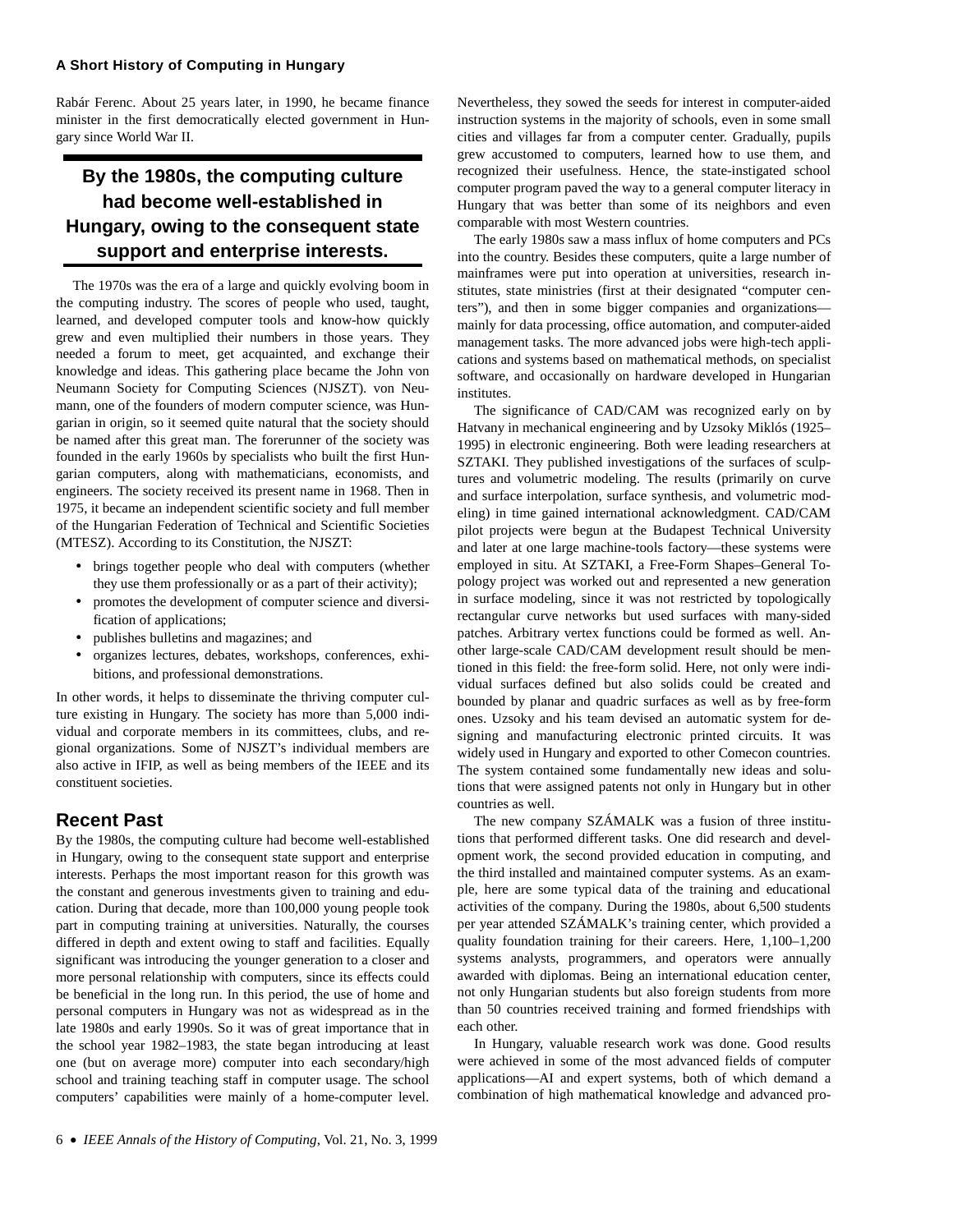gramming ability. Recall the early work of Kalmár mentioned earlier, who designed a machine that could be programmed in a mathematical formula language and who also built a logic machine out of common electrical components. Both were forerunners of now-standard AI concepts and designs. In 1975, Prolog was introduced, a language intended to deal with general AI problems. Just after its appearance, a group in the SZKI devised a further development, known as MProlog. The research work in both cases was led by Dömölki, an outstanding computer specialist. MProlog soon caught on internationally, as marked by the fact that, by the end of the 1980s, more than 1,500 MProlog packages were installed in 25 countries worldwide.

Hungarian specialists recognized long ago the importance of AI. Proof comes from the fact that, as early as 1976, a section was set up within the NJSZT to deal with AI and pattern recognition studies. Soon, meetings and workshops were organized to provide a high-level forum for discussing related ideas, topics, and problems. Below, I give a brief outline of the most important AI and expert system work undertaken and the results obtained in Hungary.

#### **MProlog**

In Hungary, the first Prolog developments were in part hastened by practical demands. The first Prolog implementation was made by young workers who already had some experience in logic programming. In a creative atmosphere of researchers inspiring each other, a series of experiments were made, and a good Prolog system was developed. By the end of the 1970s, the Hungarian Prolog experts had sketched out the criteria for solving quite general, but largely practicable problems (for instance, modularity; connection with the traditional programming languages; special built-in procedures; and full compatibility with PCs, mainframes, and workstations). After summarizing the requirements, a new Prolog language and system were devised that were suitable for solving practical tasks. Its name became MProlog, because of its chief characteristic: modularity*.* One of the nicer features of MProlog was that it could efficiently treat a broad range of applications (3D graphics, window and menu operations, etc.) that users required.

#### **Program-Solving Methods**

A group of mathematicians and computer scientists, in the course of developing problem-solving tools, elaborated methods on the general theory of logic programming. Then they worked out the LOBO logic programming language based on these methods, which was in many ways rather different from Prolog. They used logic principles for quality simulation and cooperated with researchers of linguistics in the data representation of problems written in a natural language. They also joined forces with engineering designers at SZTAKI to enlarge LOBO's scope of application. Here I should mention two people who worked intensively on program-solving methods: Dávid Gábor and Nárai Miklós.

#### **Speech Generation and Recognition**

I have already discussed the 18th-century wizard Kempelen, who must have been one of the first scientists in the world to succeed in mechanically creating a few discerning speech sounds. In a way, one could say that since then, it has taken two centuries for Hungarian and other research groups to get to the stage where Kempelen left off. At the Budapest Technical University, re-

searchers proved that speech identification could be improved so much that it was possible to distinguish between identical twins who read the same short text. It was also shown experimentally that hearing defects could be diagnosed more safely, particularly in young children, with artificial speech than with traditional examinations. Another breakthrough in this field was in speech generation. Speech synthesizers with a natural sound (LIAVOX) developed in the Budapest Technical University had a fixed vocabulary based on linear estimation. A text-to-speech converter was assembled in cooperation with the Linguistics Institute. Yet another development was made at SZKI for reading texts and documents and for inputting them directly into a computer. The system, named Recognita, has gained an international reputation, and subsequent product versions in languages other than Hungarian continue to be marketed all over the world.

#### **Image Processing**

Hungarian studies in image processing stretch back to the early 1970s. In the 1980s, a number of research groups exclusively devoted to image processing formed at universities and in some institutes. In the first phases, they dealt mainly with image processing tasks in scientific research fields like those in biology, molecular chemistry, physics, and astronomy. Later, some directed their attention to industrial and commercial applications, such as computer graphics, computerized evaluation of real-life images (normal, infrared, and X-ray photos), and processing data and pictures gathered from space research and remote sensing. Other important directions of research included texture analysis, imagerecognition systems implemented in industrial robots, and evaluation of optical microscope images. In the KFKI, successful programs were carried out within the framework of the so-called VEGA project, whose quest was to seek out Halley's comet before it passed the Earth once more. KFKI also developed facilities for evaluating photos made by Soviet cameras and equipment that were later borrowed and used in U.S. space experiments. Besides the above-mentioned studies, a number of other developments were undertaken by smaller groups in Hungary, but they did not survive the socioeconomic transition of 1990. Nevertheless, they served as good groundwork for more recent high-tech activities and developments in Hungary.

#### **Expert Systems**

Knowledge-based systems were developed and implemented in the following fields:

- medicine (e.g., the diagnosis of gastroenterological complaints, ischemic heart diseases, and advice and consultation of choice of therapies for different diseases);
- chemistry (in analysis, prediction, intelligent monitoring of measurements, estimation of hazardous effects, etc.);
- the economy (strategic planning, statistical decisions, insurance, etc.);
- construction; and
- other industrial applications (design support, diagnostics, environmental evaluations, optimal load-and-resources allocation in power plants, etc.).

I have already touched on SZKFP that the Hungarian government launched in 1969. Another state-backed program related to it was begun in 1981: the Development Program for Electronic Parts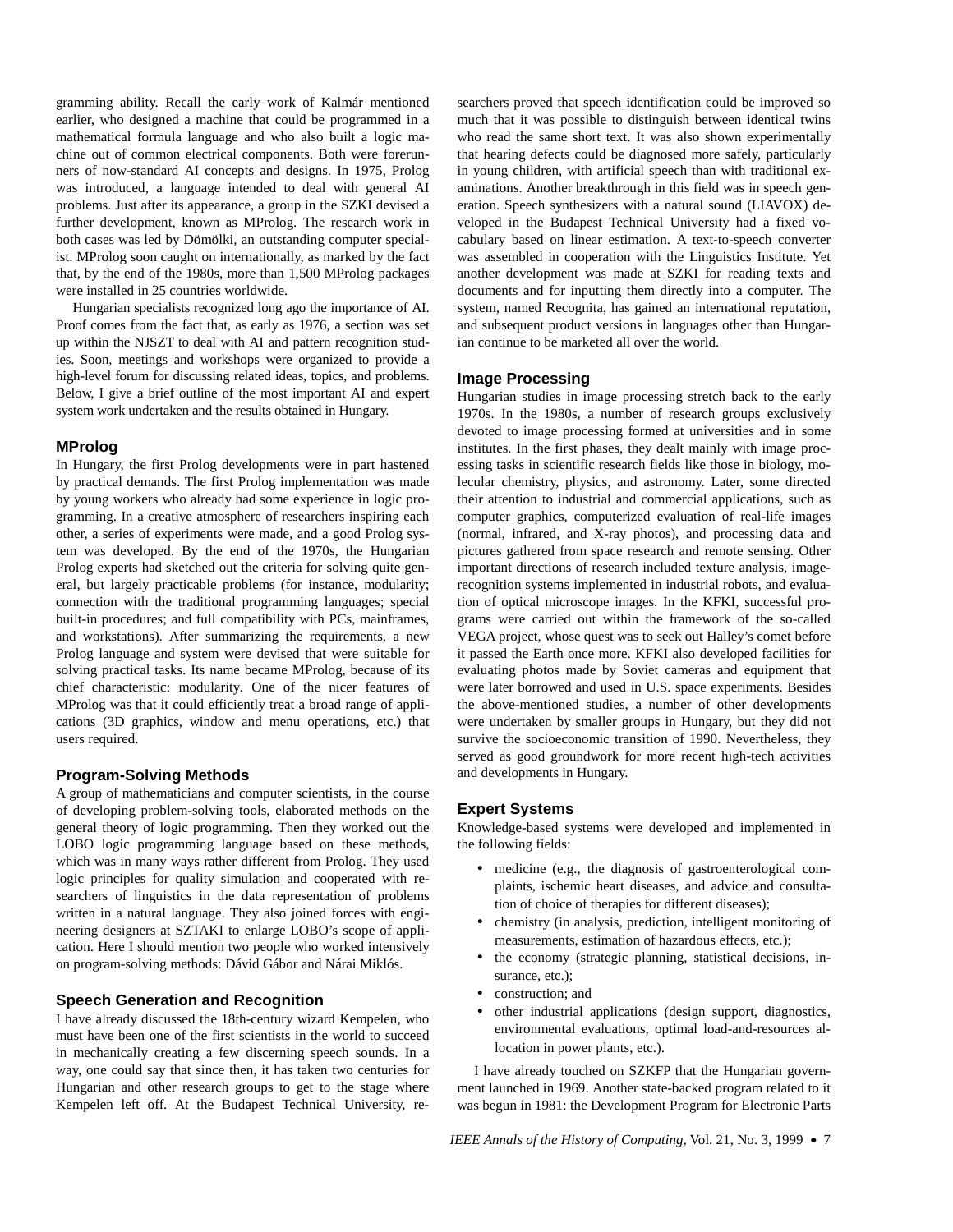and Subassemblies. Though there is insufficient space here for assessing the outcome and successes of the Hungarian state programs in electronics (namely, in telecommunications, computerization, and associated parts and subassemblies), it should be pointed out that most were, to a large extent, useful and effective. Other programs, like the one for manufacturing electronic parts, ate up large sums of money without much to show for it. Two key factors in the folding of the latter were that the program had been launched too late and that the investments were not given time to bear fruit.

# **By this time however, information technology, including computerization, had already taken root in virtually every branch of Hungary's economic and social activities**

During 1990, the State Development Programs, controlled and approximately half-financed by the government, were phased out and ceased to exist. By this time however, information technology, including computerization, had already taken root in virtually every branch of Hungary's economic and social activities, from research work and education to the infrastructure and services sector. In particular, members of the younger generation adopted and utilized computers in their everyday lives, though it should be admitted that many of them became hooked on entertainment software famous for its fun and aggression rather than its educational value—much like youngsters in Western countries.

## **Later Years**

Now let us return to the 1980s. In 1983, the government assessed the results and effects of the SZKFP and decided to restructure it in a way intended to focus "*on computer applications with an aim to increasing their effectiveness in socioeconomic processes, and providing favorable conditions for their extensive introduction into society*." Thus, in 1985, the government approved the transformation of SZKFP into the Central Economy Development Program for "Electronization" (EGP) to help encourage the nationwide introduction of electronic devices. Here the emphasis was on "electronization," i.e., not merely the aim of computerization of the country but, more broadly, that of greater automation and better telecommunications as well. Alas, the SZKFP program went into oblivion after 1990. Its aims, however, were mostly fulfilled and served as a catalyst for the present computer-usage boom in Hungary.

The year 1987 was an interesting one for computing in Hungary, for it marked the start of a successful activity plan for "electronization/computerization" of the country. In that year, the MTA and the National Committee for Technical Developments jointly launched an intensive program to this end. The Information Infrastructure Development Program (IIF or  $I^2$ F in Hungarian) served as the basis for modernizing the information infrastructure in the research and development and academic communities. Four years later, other ministries and organizations also participated in the program. At the time of launching the program, research and development and university members of staff and even engineers in industry had a

8 *IEEE Annals of the History of Computing*, Vol. 21, No. 3, 1999

relative shortage of computers. Hence, wide area networks could not evolve until the late 1980s. On the other hand, cooperation between Hungarian and foreign organizations rose markedly, prompting a call for better and more efficient means of communication. The lack of any effective medium for communication initiated a well-backed joint action, by the potential users of a newly emerging service, to provide a new networking system for domestic and international computer users.

Although the development started almost from scratch, the infrastructure and support services in time achieved a technical and organizational level commensurate with those of most European countries. The purchasing of any type of modern telecommunication systems and parts, however, was impossible then because of Soviet restrictions. Thus the majority of the available resources was spent on the acquisition of intelligent terminals and local area networks. Before the close of 1990, a network-based information system was already at the disposal of several thousand domestic users. Among the services the system provided were national email (linked to EUNET), bulletin boards, file transmission services, and full-screen database access. Thanks to certain sociopolitical changes in Hungary since 1990, EARN and ASTRA services are also now available.

Between 1991 and 1993, the total number of interconnected end systems has tripled. As for 1994, the services on offer began including:

- email and message handling;
- file transfer;
- remote job entry;
- remote interactive processing;
- directories;
- bulletin boards; and
- distribution lists.

In 1994 and 1995, a complete service portfolio evolved, covering higher-level information services, such as gopher and later the World Wide Web. By 1994, almost 1,000 organizations had became partners in the program. Halfway through 1994, all the major research institutes and smaller groups—along with all the larger universities and higher education institutions plus important public collections and libraries—had become hooked up to the network. In early 1996, about 80,000 users had access to the services through 17,000 Internet hosts and another 10,000 users to the domestic email/ftp/bbs gateway/client facilities. It should be added, too, that since 1995, the IIF Program has been replaced by the National IIF Program, continuing where the IIF left off and having additional ideas and objectives.

### **Epilogue**

The reader now has on outline of computing in Hungary almost up to the present. For the artistic-minded, the whole process may seem like a great symphony, with a glorious movement at the end and with an optimistic future, at least as far as the spread of information technology (IT) throughout the country.

While the perspectives are encouraging from an IT point of view (computing included), the present situation has a few contradictory aspects associated with it:

• A positive fact is that the country became independent in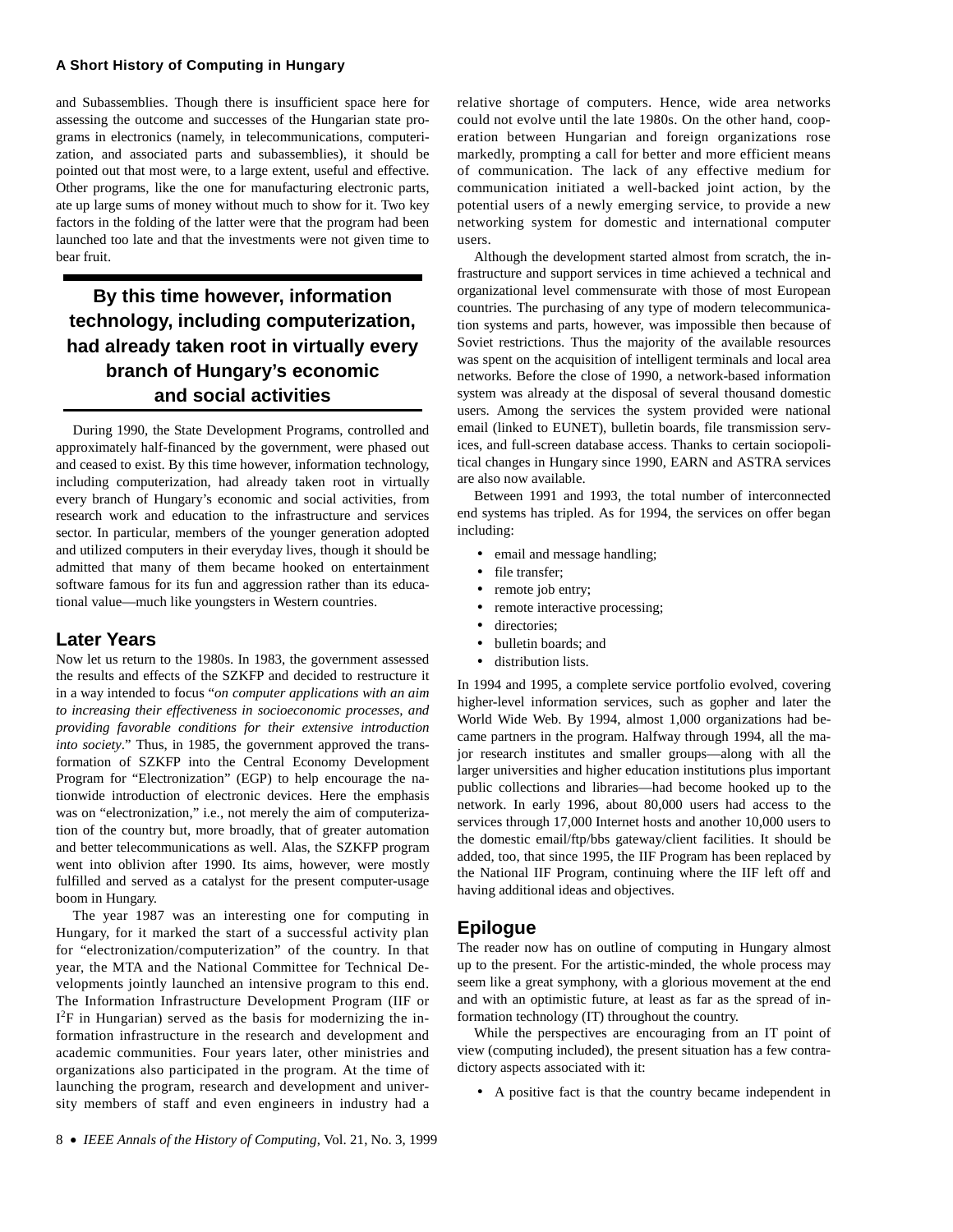1989 (when the occupying Soviet troops pulled out of Hungary), and free elections followed in 1990 and again in 1994.

- A positive fact is that so many opportunities have been created by a competition-driven (free enterprise) economy based on private capital and ownership, reacting to and operating in harmony with the demands of the market.
- A positive fact is that after Soviet restrictions on high-tech products and systems ceased to exist, Hungary began participating in some international research and development programs, and its currency became partly convertible.
- A positive fact is that foreign capital has flowed into the country, and an influx of foreign-based multinational corporations has helped boost the Hungarian economy.
- A negative fact is that the country has lost her traditional markets, which had assured a beneficial trade import/export balance, and now has had to enter a fierce world market, where the supply for most kinds of goods is much greater than consumer demand.
- A negative fact is that scores of industrial companies, mostly in engineering, electronics, and metallurgy, collapsed or went close to bankruptcy during the changeover. Along with the loss of many foreign markets, the internal market has noticeably shrunk as well (the gross domestic product in 1995 was about 80 percent of that achieved in 1989).
- A negative fact is that research and development activities have contracted because of a coincidence of some components. The multinational corporations acquired many markets, established subsidiaries rather than stand-alone companies, and did research and development and engineering design work in their home countries. As a consequence, research institutes and universities have not received many new orders from the declining, downsized, industrial companies. In addition, state expenditures on research and development have been steadily cut year after year, owing to the big national budget deficit.

Weighing everything, that Hungary once again became a free, competitive, and open society is considered a positive thing, while a number of socioeconomic phenomena and processes in the past few years have definitely had a detrimental effect on the country and are counted as negative factors. Nevertheless, there are some very encouraging enterprises in IT fields that have had their roots outlined in this essay. They are mostly spin-off effects of research institutes and research and development companies that the state established. Most of them started modestly. A handful of them, however, grew dramatically in the late 1980s to early 1990s and are now respectable-size firms. These enterprises gained higher profits mainly from hardware (like PCs assembled from kits), having duly noted and exploited the legal gaps in currency restrictions and Soviet prohibitions. But the majority of these erstwhile companies shrank or disappeared altogether with the lifting of restrictions, largely because of the massive influx of cheap IT products from the Far East.

During the last few years, the commercial survivors of Hungary have, broadly speaking, consolidated and built up enterprises that make added-value products. This "added value," incidentally,

is generally the result of their own mental and research efforts. There are now some companies in Hungary that are totally or partly in foreign hands and have well-established products and services in today's world markets. We also should not forget that there are now some multinational corporations undertaking highlevel research work in their subsidiaries in Hungary. In the last couple of years, foreign enterprises have became more prevalent in Hungary, bringing research orders to academic groups, bringing state-of-the-art equipment, and even establishing complete laboratories. Besides this, it should be remarked that along with a gradual change of the telephone network over to digital circuitry, the country's infrastructure has changed to a beneficial degree.

It should be said that IT (and computing) is not a state but is really a process, so IT is never ending unless it is interrupted. Now let me round off the essay with one final remark. While history can test a nation or people (as has been the case many times in Hungary), a country's survival usually depends on what it holds most precious, on the most valued parts of its culture, education, and high-level knowledge. I hope that with this essay, I have been able to demonstrate this basic truth to the reader's satisfaction. Indeed, what is any sophisticated society without its literature, music, science, and technology?

#### **References**

- [1] T. Szentiványi, A számitástechnika kezdetei Magyarorszagon (The origins of computing in Hungary), *Természet Világa*, 1994/6, 7, 8.
- [2] T. Vámos, Kutatások a kibemetika és az automatizálás közös területein (Research in common fields of cybernetics and automation), *Magyar Tudomány*, 1966/9.
- [3] T. Vámos, A számitástechnika az Akadémián (Computing at the Academy of Sciences), *Magyar Tudomány*, 1971/7.
- [4] T. Vamos, A számítógéphardware-probléma hazai néhezségei (Difficulties of computer hardware in Hungary), *Automatizálás*, 1971/10.
- [5] T. Vamos, Bevezetõül a 10 éves az MTA Automatizálási Kutató Intézet számhoz (Introduction to the 10th anniversary volume of the Research Institute for Automation), *Mérés és Automatika*, 1974/5.
- [6] E. Pungor, "Telecommunications in Central and Eastern Europe—an Impetus for Economic Growth and Regional Integration," *Telecom Forum*, ITU, Budapest, 12-17 Oct. 1992.
- [7] P. Tamás, ed., BIT-korszak—Fejezetek a magyar számítástechnika történétebõl (BIT-era—Chapters from a history of Hungarian computing), *MTA Politikai Tudományok Intézete és MTA Társadalmi Konfliktusok Kutató Intézete*, 1992.
- [8] A. Varga and L. Kalmár, Magyarországi számítástudomány atyja (Kalmar László, father of computer science in Hungary), unpublished manuscript.
- [9] Z. Szentgyörgyi, Kérdések és álkérdések—Adalékok a magyar szárnitástechndikai kutatás történetéhez (Questions and Pseudoquestions—a contribution to the history of computing research in Hungary), *Magyar Tudomány*, 1989/9.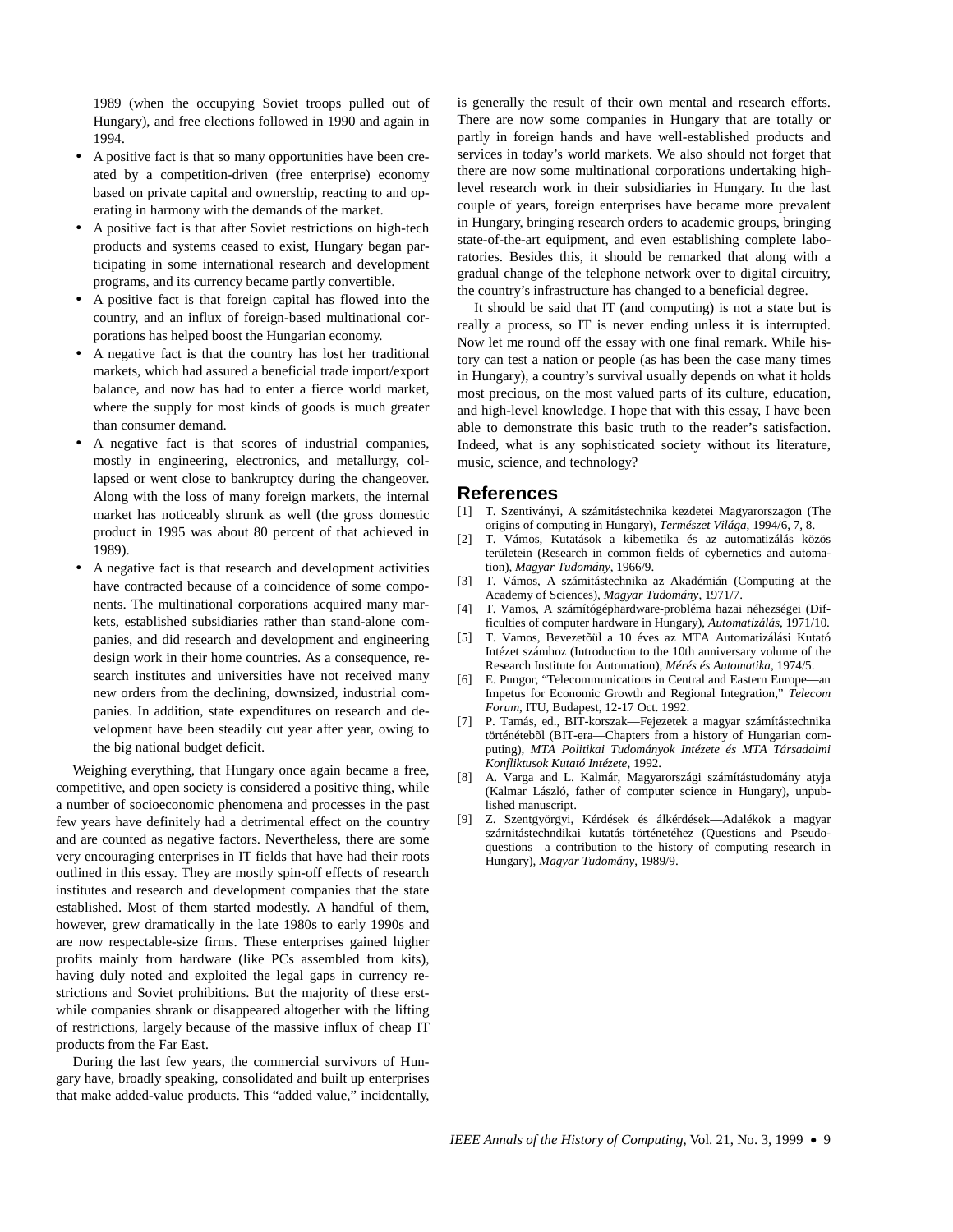# **The Roots of Computing in Hungary**

| Year  | <b>Product, Discovery, or Event</b>                      | Name*                    | <b>Remark</b>            |
|-------|----------------------------------------------------------|--------------------------|--------------------------|
| 1773  | Speaking machine                                         | Kempelen Farkas          | Lived in Austria         |
| 1796  | Chess automaton                                          | Kempelen Farkas          | $\overline{\phantom{0}}$ |
| 1861  | Discovery of the dynamo principle                        | $\overline{\phantom{a}}$ | $\overline{\phantom{0}}$ |
| 1860s | Automaton for Lissajous graphs                           | Jedlik Ányos             | $\overline{\phantom{a}}$ |
| 1882  | Founding of the first telephone manufacturing company in | $\overline{\phantom{0}}$ | Six years after Bell's   |
|       | <b>Budapest</b>                                          |                          | discovery                |
| 1891  | Telecommunications research institute                    | $\overline{\phantom{0}}$ |                          |
| 1893  | Telephone network                                        | $\overline{\phantom{a}}$ | $\overline{\phantom{a}}$ |
| 1896  | Founding of the Tungsram factory (now General Electric-  | $\overline{\phantom{0}}$ | -                        |
|       | Tungsram)                                                |                          |                          |

*\* In Hungarian names, the family name comes first, while Christian names follow.*

# **Preliminary Phase of Computing in Hungary**

| Year      | <b>Product, Discovery, or Event</b>                  | <b>Name</b>            | Remark                    |
|-----------|------------------------------------------------------|------------------------|---------------------------|
| 1930-1939 | Automatic air-defense fire-control system            | Juhász István          | $\overline{\phantom{0}}$  |
| 1930      | First patent system                                  |                        | $\overline{\phantom{0}}$  |
| 1936      | Subsidiary of IBM in Hungary                         |                        | In Budapest               |
| 1938      | First patent of an electronic calculator             | Kozna László           | Worked in Antwerp         |
| 1947      | Paper about the ENIAC                                | Nemes Tihamér          | In a Hungarian scientific |
|           |                                                      |                        | iournal                   |
| 1949/1950 | Hungarian census processed by punched-card           | Central Office for     |                           |
|           | machines                                             | Statistics (KSH)       |                           |
| 1953      | Founding factory for punched-card machine series     | IGV Co.                | $\overline{\phantom{a}}$  |
| 1952-1955 | Fully electronic air-defense fire-control system     | GAMMA Co.              |                           |
| 1953      | Proposal for building an electronic digital computer | Hatvany József,        | By a group of political   |
|           |                                                      | Edelényi Lászlo et al. | prisoners                 |
| 1954      | Mechanical logic machine                             | Nemes Tiharné          | Four basic operations     |

### **The Postwar Era of Computing in Hungary**

| Year      | Product, Discovery, or Event                                                       | <b>Name</b>                                  | <b>Remark</b>                                                |
|-----------|------------------------------------------------------------------------------------|----------------------------------------------|--------------------------------------------------------------|
| 1955      | Group for studying high-power mathematical<br>machines                             | Tarján Rezsö et al.                          | Developing ferrite memories                                  |
| 1956      | Automata theory conference                                                         | Kalmár László,<br>Péter Rózsa                | Organized by the Bolyai János<br><b>Mathematical Society</b> |
| 1956      | Research Group on Cybernetics of the Hungarian<br>(KKCS) Academy of Sciences (MTA) |                                              | Birth of Hungarian computer<br>science                       |
| 1957-1959 | Building of an M3, first-generation electronic<br>computer                         | Scientists in the KKCS                       | Based on Soviet design<br>documentation                      |
| 1959      | The MESZ-1 computer                                                                | Kozma László et al.                          | Made of signal relays                                        |
| 1960      | Logic machine in Szeged                                                            | Kalmar László et al.                         | Presented in the Budapest<br>International Expo              |
| 1959-1963 | The EDLA digital computer                                                          | Edelényi László and<br>Ladó László           |                                                              |
| 1960-1961 | First university courses for programmers                                           | Kalmar L., Peter R.,<br>Kreko B., Bekessy A. | In Budapest and Szeged                                       |
| 1958-1963 | Electronic nuclear analyzers with stored program                                   | <b>KFKI</b>                                  | Ancestors of TPA-type<br>computers                           |
| 1964-1966 | The Hunor calculator family and the EMG-830<br>computer                            | EMG Co.                                      | Made from Germanium<br>transistors                           |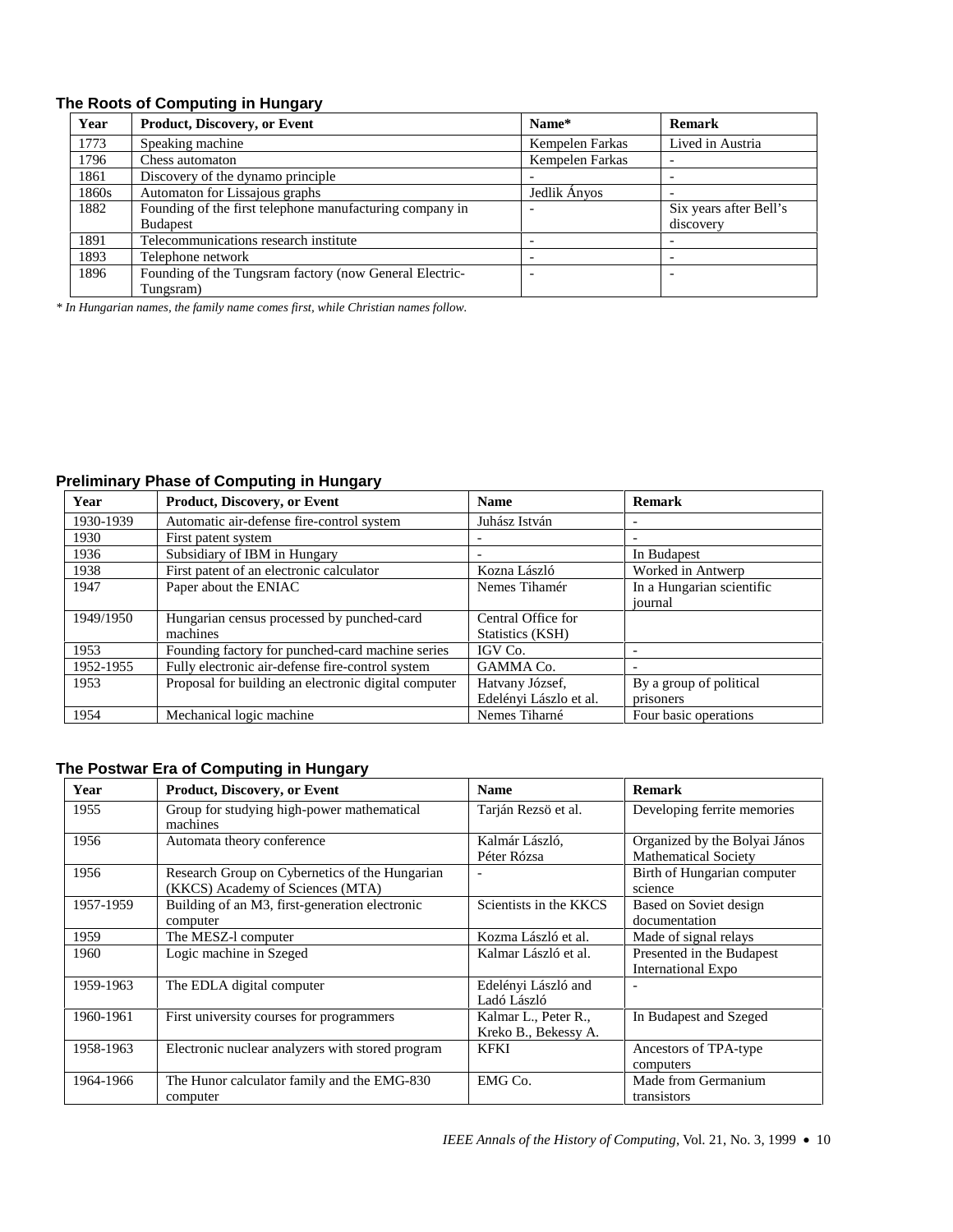| 1960s | Procurements of "big" computers (e.g., Minsk, ICL, | For industry, R&D and state |
|-------|----------------------------------------------------|-----------------------------|
|       | CDC, Bull, and Elliot)                             | administration              |
| 1960  | KKCS turned into the SZK of the MTA Computing      |                             |
|       | Center                                             |                             |
| 1964  | Founding of the Research of the MTA Institute for  |                             |
|       | Automation (AKI)                                   |                             |
| 1965  | Founding of the Information of the KSH Processing  |                             |
|       | Laboratory (INFELOR)                               |                             |

# **The Between Years in Hungarian Computing**

| Year         | Product, Discovery, or Event                                                                     | <b>Remark</b>                            |
|--------------|--------------------------------------------------------------------------------------------------|------------------------------------------|
| 1968 January | Start of the New Economic Mechanism in Hungary                                                   | Quasi market-driven economy              |
| 1968 end     | Intergovernmental Committee for Computing in the<br>Socialist Countries (SZKB)                   | Independent of Comecon                   |
| 1968         | Cooperation of Comecon countries on Computing,<br>start of the Unified System of Computers (USC) | <b>IBM</b> clones                        |
| 1968         | Founding of the Institute for Coordination of<br>Computing Technology (SZKI)                     | For coordinating USC in Hungary          |
| 1969         | Central Development Program for Computers<br>(SZKFP)                                             |                                          |
| 1969         | TPA-1100 Hungarian minicomputers developed in<br>the KFKI                                        | $\sim$ 30 were produced                  |
| 1969         | Founding of the VIDEOTON (VT) electronics<br>company                                             | Biggest in CCE                           |
| 1970-1972    | Production of R-10 minicomputers in VT                                                           | Smallest model of the USC                |
| 1970-1972    | Founding of the International Training Center for<br>Computing (SZÁMOK)                          | Supported by UNDP                        |
| 1970         | TPA-1140 model in the KFKI                                                                       | One of DEC's PDP-11 clones               |
| 1972         | Setting up of the Computing and Automation Re-<br>search Institute (SZTAKI) of MTA               | From the fusion of AKI and SZK           |
| 1972         | TPA-i IC-based Hungarian-developed<br>minicomputer in the KFKI                                   | Compatible with DEC's PDP-8              |
| 1975         | Transformation of INFELOR to Computer Appli-<br>cations Research Institute (SZÁMALK)             | $\overline{\phantom{a}}$                 |
| 1975         | Setting up of the John von Neumann Society of<br>Computing Sciences (NJSZT)                      | As a full member of the Federation MTESZ |
| 1976-1980    | Founding regional organizations of NJSZT                                                         |                                          |
| 1979         | Procurement of an IBM computer for the MTA                                                       | Just within the COCOM restrictions       |
| 1975-1980    | Founding computing centers in state organizations<br>and some universities                       |                                          |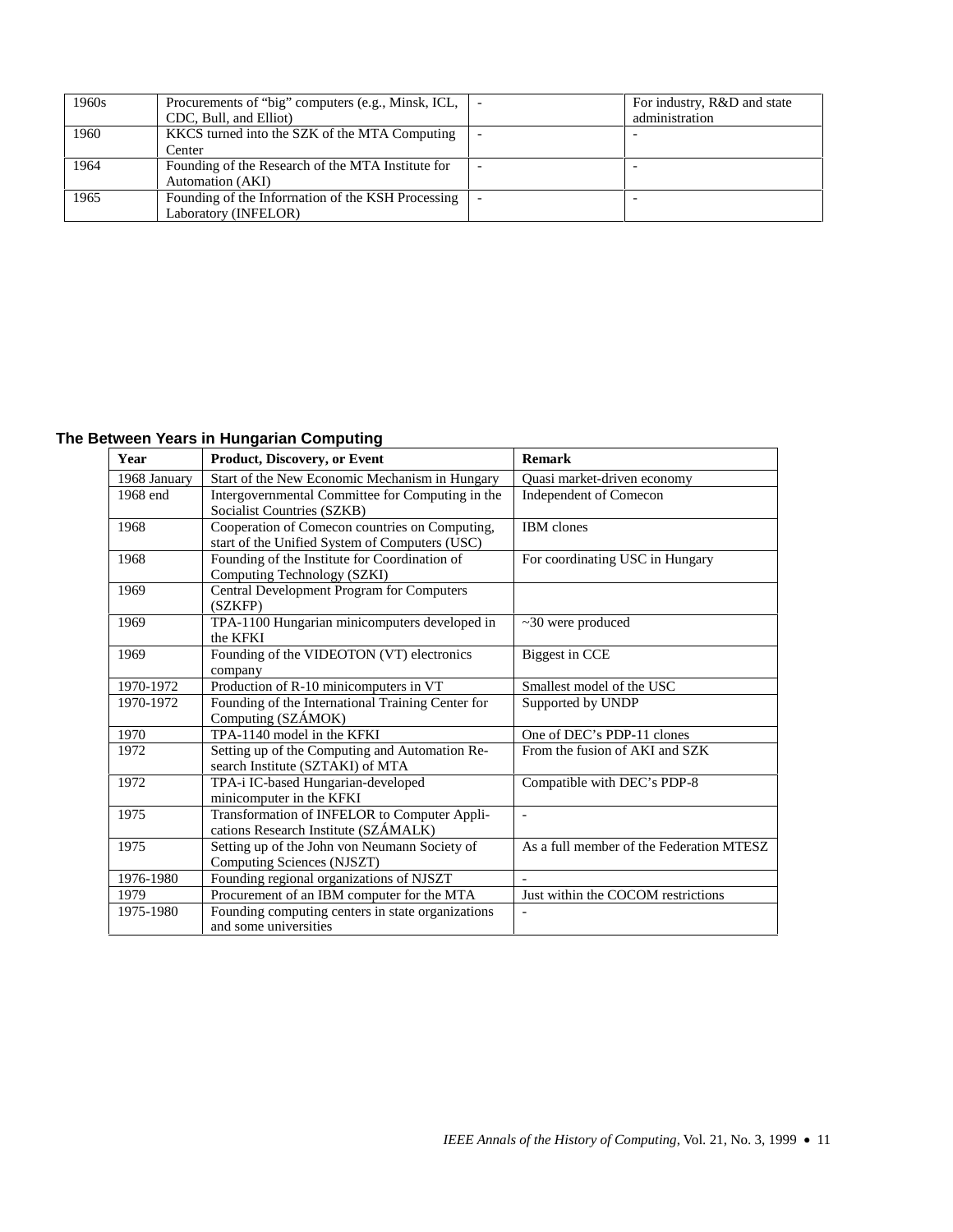| Year        | Product, Discovery, or Event                                            | <b>Remark</b>                                        |
|-------------|-------------------------------------------------------------------------|------------------------------------------------------|
| 1981        | Development Program for Computer Electronics<br>and Subassemblies (EGP) | State program for five years                         |
| Early 1980s | Mass influx of home computers and PCs                                   | Mainly clones from the Far East                      |
| Early 1980s | Hungarian PC developments                                               | Aborted because of foreign imports                   |
| 1980        | Computing informatics courses in the whole                              |                                                      |
|             | training system                                                         |                                                      |
| 1982        | State computerization program in secondary schools                      | "At least one computer in each school."              |
| 1980s       | Original hardware and software R&D results and<br>applications          |                                                      |
| 1980s       | Graphical display                                                       | Simultaneously with the first models in the<br>West  |
| 1980s       | Pilot FMSs                                                              | Four systems                                         |
| 1980s       | CAD/CAM/CAE systems                                                     | Mainly in electronic and mechanical<br>manufacturing |
| 1980s       | 3D modeling in mechanical design                                        |                                                      |
| 1980s       | ADA compiler                                                            | The first in the Eastern bloc                        |
| 1980s       | MProlog, ArchiCAD, Recognita                                            | Were the most successful products and                |
|             |                                                                         | systems on the market                                |
| 1980s       | Image processing systems                                                | $\qquad \qquad -$                                    |
| 1980s       | AI/expert systems                                                       |                                                      |
| 1984        | <b>Establishing of Computer Applications and Services</b>               | Fusion of SZÁMOK and SZÁMKI                          |
|             | Co. (SZÁMALK)                                                           |                                                      |
| 1985        | Central Economic Development Program                                    | A complex R&D, training, and production              |
|             | applications for "Electronization" (widespread                          | program                                              |
|             | introduction of electronic machines)                                    |                                                      |
| 1987        | Start of a national Information Infrastructure                          | By the MTA and the National Committee                |
|             | Development Program (IIF)                                               | for Technical Development                            |
| 1990        | Free elections in Hungary                                               | Various social and political changes                 |
| 1990        | Joining of European R&D programs                                        | Esprit, Cost, Eureka, Peco, etc.                     |
| Early 1990s | Transition to a market-oriented economy, collapse                       | $\overline{a}$                                       |
|             | of traditional markets, decline in industrial output,                   |                                                      |
|             | end of most old electronics companies, new (mainly                      |                                                      |
|             | small) ones, joint ventures, influx of foreign capital                  |                                                      |
| 1990        | Introduction of a network-based information system                      | In the IIF                                           |
| 1991        | Joining the Internet                                                    | In the IIF                                           |
| 1992-1994   | Number of Internet hosts grows from zero to about<br>5.000              |                                                      |
| 1994        | Termination of COCOM                                                    | End of political restrictions                        |
| 1995        | Introduction of a National Information Infrastruc-                      | Based on the IIF                                     |
|             | ture Program for the whole economy and society                          |                                                      |

#### **Recent Past of Computing in Hungary**

### **Hungary**

Hungary lies in the heart of Europe and is situated practically in Europe's geometrical center, in the Carpathian Basin. Hungary covers less than 1 percent of the continent's territory (93,032 square kilometers), and its population is less than 2 percent of the European total.

The ancestors of the present nation came from Middle and Eastern Asia and settled here just 1,100 years ago (1996 marked the millecentenarium of the migration). The country as we know it today was founded about 1,000 years ago.

Hungary's neighbors are Austria, Slovakia, The Ukraine, Romania, Yugoslavia, Croatia, Slovenia (the number of neighboring countries has grown in the last few years since Croatia and Slove-

nia became free nation-states). The number of Hungary's inhabitants is presently about 10.5 million, which, contrary to the general world population growth, has had a downward trend for several years. The capital, Budapest, which has over 2 million inhabitants, is a city snugly situated on both banks of the Danube, one of the finest waterways of Europe.

The country is poorly endowed with raw materials, its mines having been largely exhausted during the last few centuries. Thus, almost everything has had to be created from local brawn and brains. In 1995, the GDP per capita was around \$4,000 U.S. (one U.S. dollar is equivalent to about 150 HUF).